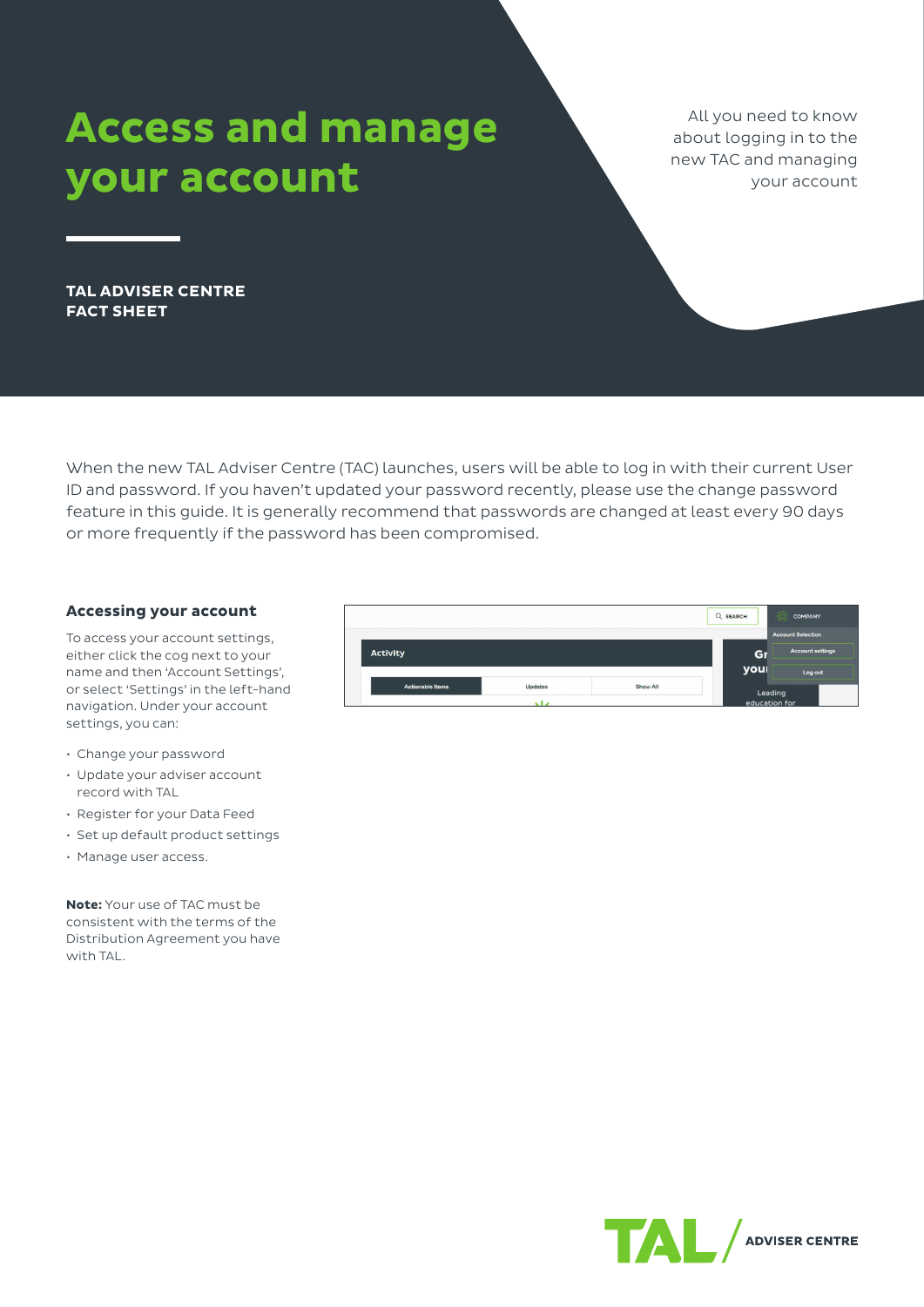## **Changing your password**

- **1** Change your password by clicking 'Change Password,' or use the 'Change Password' link in the left-hand navigation
- **2** Enter your old and new password. Passwords must include a minimum of eight characters, including lower case letter, capital letter and a number

**3** Click 'Update' to save.

# **Note:** There are specific

requirements regarding granting and cancelling access to TAC and the use of TAC when inputting data. These are set out in the Terms and Conditions of TAC and can be found at this link: adviser.tal.com.au/ terms-and-conditions

| <b>Dashboard</b>                         | Dashboard   Settings   My TAC Account   Change Password |  |
|------------------------------------------|---------------------------------------------------------|--|
| <b>Settings</b>                          | <b>Change Password</b>                                  |  |
| <b>My TAC Account</b>                    | Old Password:                                           |  |
| <b>Change Password</b>                   | $\overline{2}$                                          |  |
| <b>Update My Adviser Account Details</b> | New Password:                                           |  |
| Data Feed                                |                                                         |  |
| <b>Product Settings</b>                  | Confirm Password:                                       |  |
|                                          |                                                         |  |
|                                          |                                                         |  |

# **Updating your adviser account**

Updating your account details in the 'Update My Adviser Account Details' will send a request through to our Adviser Administration team to update your adviser record with TAL

**1** Enter or update your contact details in the appropriate fields

**2** Click 'Update' to submit your request.

| <b>Your Contact Datails</b><br>Please Complete your contact details below should we need to contact you regarding the details |                              |
|-------------------------------------------------------------------------------------------------------------------------------|------------------------------|
| Name:                                                                                                                         | Update details for:          |
|                                                                                                                               | 12345 - Company Pty Ltd      |
| <b>Contact Number:</b>                                                                                                        |                              |
|                                                                                                                               |                              |
| Email Address:                                                                                                                |                              |
|                                                                                                                               |                              |
|                                                                                                                               |                              |
| <b>Updato Dotails</b>                                                                                                         | <b>Business Address</b>      |
| <b>Business Phone No:</b>                                                                                                     | Address Line 1:              |
| <b>Home Phone No:</b>                                                                                                         | Address Line 2:              |
|                                                                                                                               |                              |
| Fax No:                                                                                                                       | Suburb:                      |
|                                                                                                                               |                              |
| Mobile No:                                                                                                                    | State:                       |
|                                                                                                                               | Please Select<br>$\check{~}$ |
| Email Address:                                                                                                                | Postcode:                    |
|                                                                                                                               |                              |
|                                                                                                                               | Country:                     |
|                                                                                                                               | Australia<br>$\check{~}$     |
|                                                                                                                               |                              |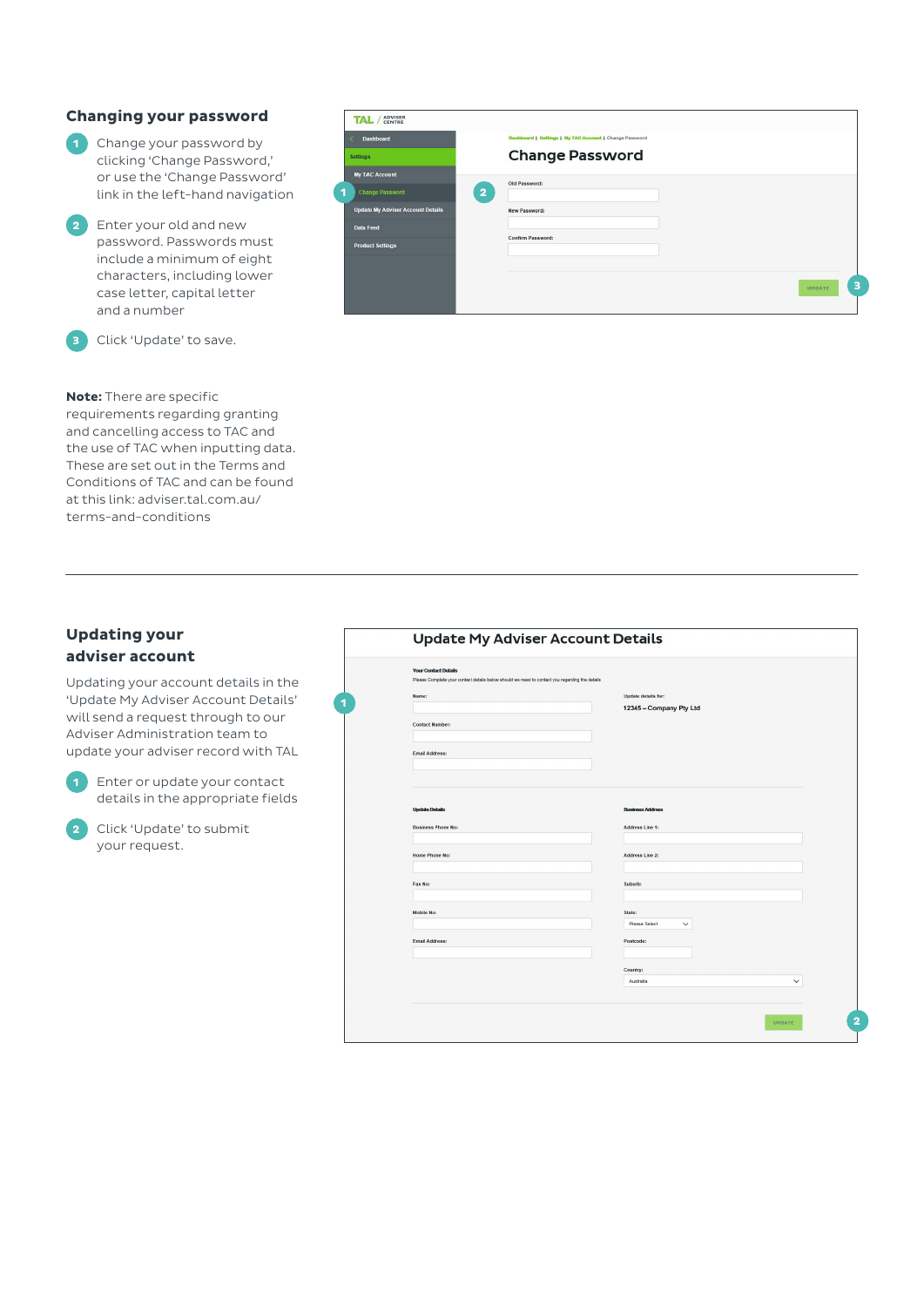# **Applying product settings**

Under Product Settings, you can pre-populate your preferences for quotes, tele-interviews and applications. These are used as defaults that can be updated in individual quotes as needed.

- **1** The Quote section lets you to set default policy rates, policy types, premium frequency, indexation and premium types for new quotes
- **2** The Benefit Option & Projections section lets you choose certain optional benefits, cover levels and specific benefit and premium projection periods that will be automatically applied to your quotes
- **3** You can opt for tele-interviews to be applied to all applications. Tele-interview updates will appear in the dashboard
- **4** A default commission adviser can be assigned to applications
- **5** Click 'Update' to save your preferences.

| <b>Accelerated Protection</b>                                                                                                                        | Product 2    | Product 3                                                             | Product 4    |
|------------------------------------------------------------------------------------------------------------------------------------------------------|--------------|-----------------------------------------------------------------------|--------------|
| Quote                                                                                                                                                |              |                                                                       |              |
| <b>Policy Type</b>                                                                                                                                   |              | <b>Premium Frequency</b>                                              |              |
| $\odot$ Hybrid                                                                                                                                       |              | <b>◎</b> Monthly                                                      |              |
| $O$ Level                                                                                                                                            |              | O Quarterly                                                           |              |
| <b>Policy Rate (initial)</b>                                                                                                                         |              | O Half Yearly                                                         |              |
| 0%                                                                                                                                                   | $\checkmark$ | O Yearly                                                              |              |
| Policy Rate (ongoing)                                                                                                                                |              | Indexation                                                            |              |
|                                                                                                                                                      | $\check{ }$  | $\odot$ On<br>$O$ off                                                 |              |
|                                                                                                                                                      |              | Premium Type                                                          |              |
| State                                                                                                                                                |              | $O$ Stepped<br>Level To Age 65                                        |              |
| VIC                                                                                                                                                  | $\check{ }$  |                                                                       |              |
| <b>Benefit Options &amp; Projections</b><br>Income Protection - Increasing Claims<br>O off<br>$\circ$ On<br><b>Critical Illness - Level Of Cover</b> |              | O Level To Age 70<br><b>Benefit and Premium Projection</b><br>5 Years | $\checkmark$ |
| $O$ Premier<br>Standard                                                                                                                              |              |                                                                       |              |
|                                                                                                                                                      |              |                                                                       |              |
| Tele - interview                                                                                                                                     |              |                                                                       |              |
| <b>Default All Applications</b>                                                                                                                      |              |                                                                       |              |
| O Yes<br>$\odot$ No                                                                                                                                  |              |                                                                       |              |
| Receive Updates on The Tele-interview Process<br>◉ Yes<br>$O$ No                                                                                     |              |                                                                       |              |
|                                                                                                                                                      |              |                                                                       |              |
| <b>Application</b>                                                                                                                                   |              |                                                                       |              |
| <b>Commission Adviser</b>                                                                                                                            |              |                                                                       |              |
| 12345                                                                                                                                                | $\checkmark$ |                                                                       |              |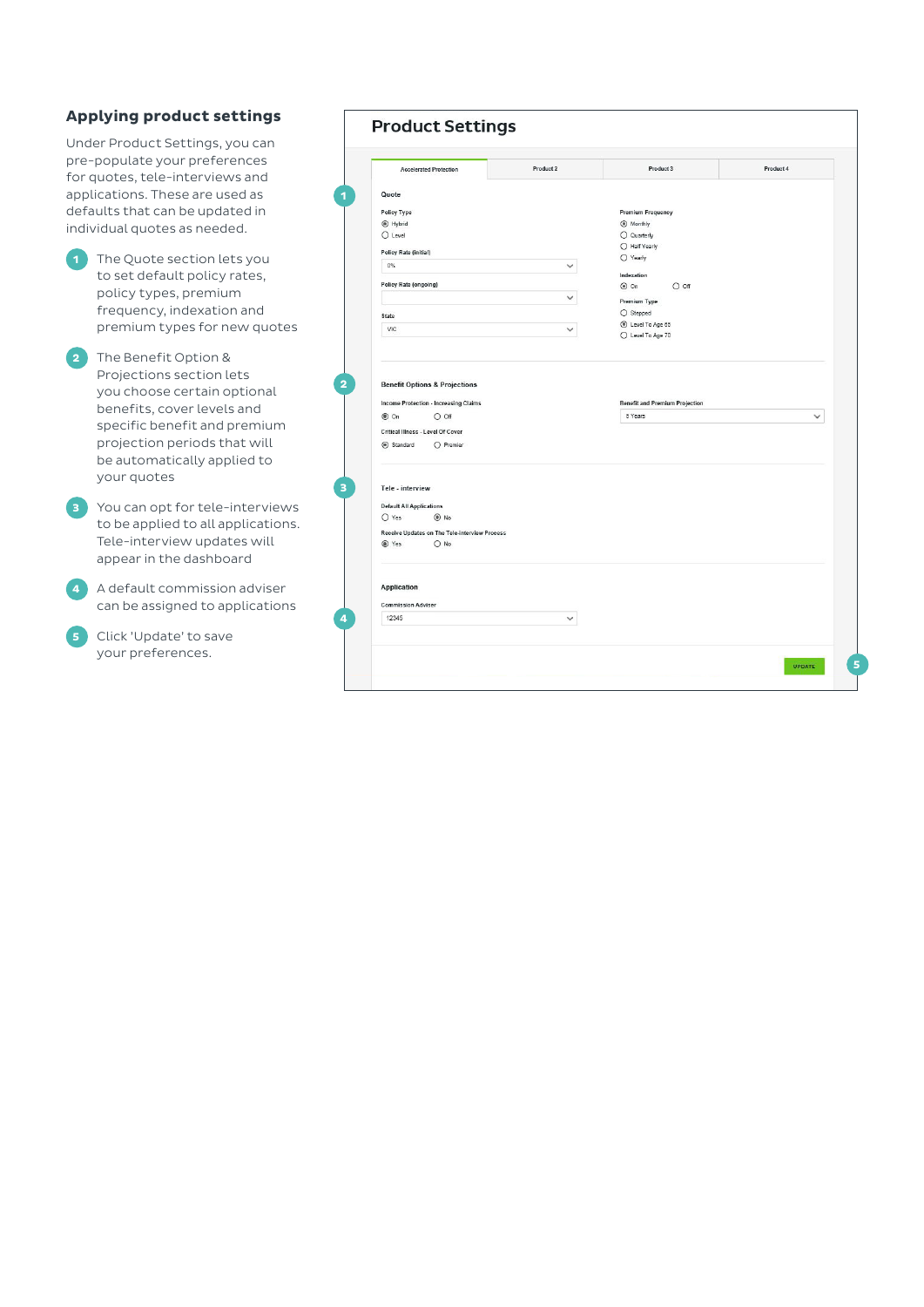## **Managing accounts on the new TAC**

We've also introduced flexible account management options with the new TAC, which allows account administrators to add and remove other users within their account.

That means you have more control over who accesses your portfolio and how much information they can see or edit.

Within the Account Settings section you can:

- Create, maintain and cancel account access
- Assign a role to each additional user
- Create shared access to shared resources (like para-planning).

**Note:** your dealer group is responsible for granting and cancelling access to TAC, and for keeping records regarding which individual has accessed TAC and input data on behalf of that dealer group. See the TAC Terms and Conditions here: adviser.tal.com.au/ terms-and-conditions

## **Managing accounts: a step by step guide**

- **1** Access your account settings by clicking your user name and then 'Account Settings', or selecting 'Settings' in the left-hand navigation
- **2** Click 'My TAC Account' in the left-hand navigation
- **3** Under 'Users', click 'Add new user' or 'Edit
- **4** Enter their full name and email address
- **5** Add their role
- **6** Set their status. Selecting 'Inactive' will disable a user's access
- **7** Click 'Add' to save a user.



| <b>Dashboard</b>                         | <b>Dashboard   Saffings   My TAC Account</b> |                   |                           |             |                        |            |  |
|------------------------------------------|----------------------------------------------|-------------------|---------------------------|-------------|------------------------|------------|--|
| <b>Settings</b>                          | <b>My TAC Account</b>                        |                   |                           |             |                        |            |  |
| 2<br><b>My TAC Account</b>               |                                              |                   |                           |             |                        |            |  |
| <b>Change Password</b>                   | <b>Name</b>                                  |                   | Role                      |             |                        |            |  |
| <b>Update My Adviser Account Details</b> | Company ABC                                  |                   | Distributor               |             |                        |            |  |
| <b>Data Feed</b>                         | TAL Account No.                              |                   | Status                    |             |                        |            |  |
|                                          | 12345                                        |                   | Active                    |             |                        |            |  |
| <b>Product Settings</b>                  | Email                                        |                   | Last Modified             |             |                        |            |  |
|                                          | john.smith@companyabc.com.au                 |                   | 23/5/18                   |             |                        |            |  |
|                                          | <b>Users</b>                                 |                   |                           |             | <b>CHANGE PASSWORD</b> |            |  |
|                                          | Name                                         | <b>TAL Acc No</b> | Email                     | Role        | <b>Status</b>          |            |  |
|                                          | James Smith                                  | 12345             | james.@copmpanyabc.com.au | Adviser     | Active                 | Edit       |  |
|                                          | Jane Smith                                   | 12345             | jane@copmpanyabc.com.au   | ParaPlanner | Active                 | Edit<br>ــ |  |
|                                          | Daisy Meadows                                | 12345             | daisy@copmpanyabc.com.au  | ParaPlanner | Active                 | Edit       |  |
|                                          | Clover Meadows                               | 12345             | clover@copmpanyabc.com.au | ParaPlanner | Active                 | Edit       |  |

| <b>Name</b>           | Role                     |               |
|-----------------------|--------------------------|---------------|
| Joe Smith             | <b>Financial Planner</b> | $\checkmark$  |
| <b>TAL Account No</b> | <b>Status</b>            |               |
| 12345                 | $\odot$ Active           | ∩<br>Inactive |
| Email                 | <b>Admin</b>             |               |
| joe@companyabc.com.au | O Yes                    | $\odot$ No    |
| Confirm email         |                          |               |
| joe@companyabc.com.au |                          |               |